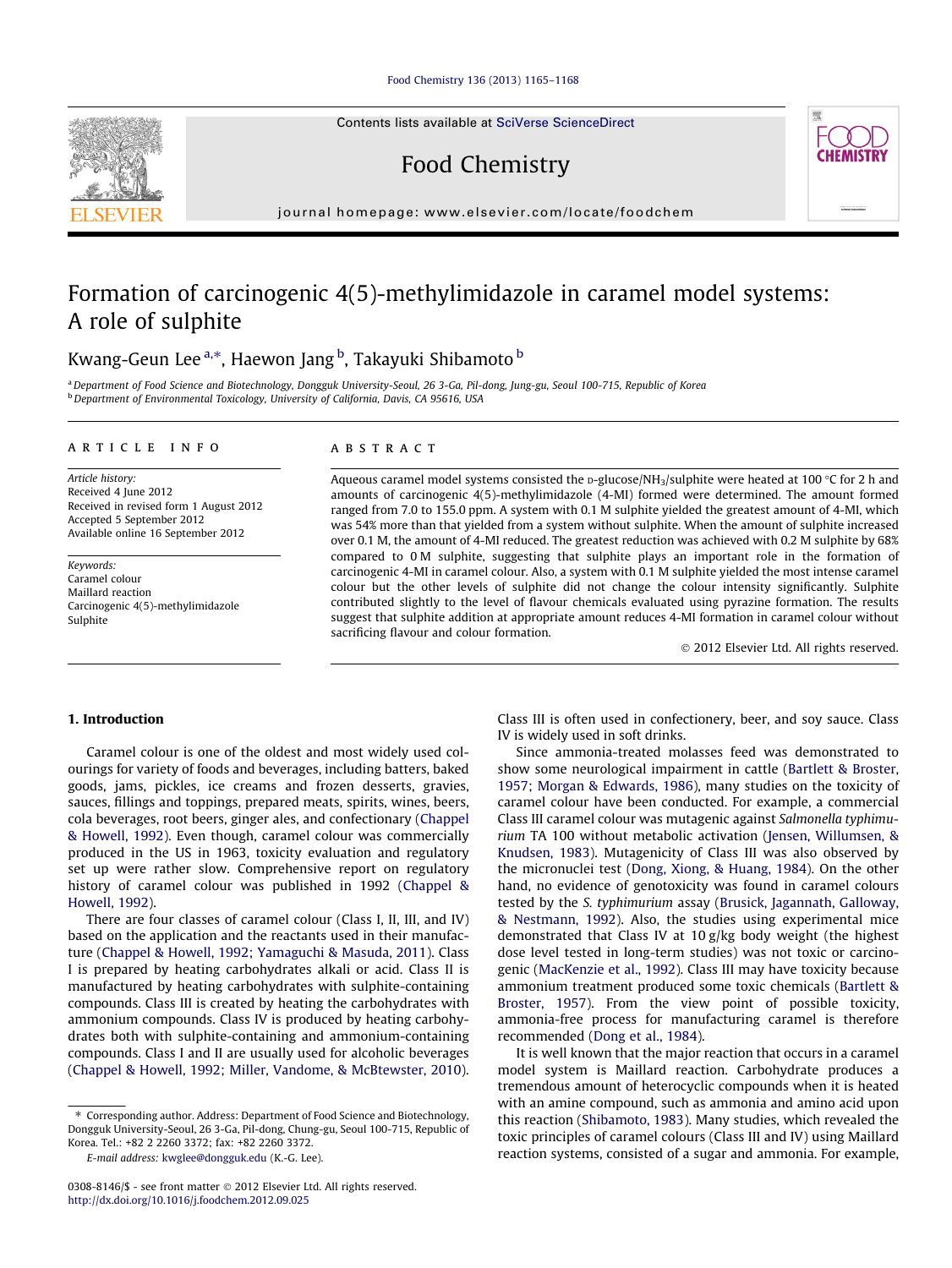2-acetyl-4(5)-(1,2,3,4-tetrahydroxy-butyl)-imidazole, which one of the heterocyclic compounds forms in Maillard reaction, was found to be responsible for the immunotoxicity of Class III [\(Houben](#page-3-0) [& Penninks, 1994\)](#page-3-0).

Among heterocyclic compounds formed in Maillard reaction systems, 4(5)-methylimidazole (4-MI) has begun to receive much attention both in regulatory agencies and consumers because the National Toxicology Program (NTP) has identified 4-methylimidazole as causing cancer [\(National Toxicology Program, 2007\)](#page-3-0) and the Office of Environmental Health Hazard Assessment (OEHHA) within the California Environmental Protection Agency plans to list 4 methylimidazole as known to the state of California to cause cancer [\(OEHHA \(Office of Environmental Health Assessment\). Notice](#page-3-0) [of intent to list 4-methylimidazole., 2011\)](#page-3-0). In Europe, the European Food Safety Authority published recommendations and regulations of caramel such as admissible daily intake [\(European Food Safety](#page-3-0) [Authority \(EFSA\), 2011\)](#page-3-0).

4-MI was first reported in L-rhamnose/ammonia Maillard reaction system ([Shibamoto & Bernhard, 1978](#page-3-0)). Later, 4-MI was found in commercial roasted coffee samples ranging from 0.307 to 1.231 mg/kg but not in green coffee samples ([Casal, Fernandes, Oli](#page-3-0)[veira, & Ferreira, 2002](#page-3-0)). Recently, formation of 4-MI in Maillard reaction model systems in significant amounts and its presence in commercial cola soft-drinks (ranging from 0.30 to 0.36 mg/ml) were reported ([Moon & Shibamoto, 2011](#page-3-0)). Also, recent reports indicated that Class III and IV contained 4-MI ranging from 20 to 500 ppm ([Moretton, Crétier, Nigay, & Rocca, 2011\)](#page-3-0). Moreover, 4- MI levels found in naturally brewed soy sauce were extremely low (ranging from <0.002 to <0.023  $\mu$ g/g), whereas those in soy sauces containing caramel colour were relatively high (ranging from 0.43 to 4.8  $\mu$ g/g), suggesting that a principle source of 4-MI is caramel colour ([Yamaguchi & Masuda, 2011\)](#page-3-0).

So far, most studies on 4-MI are focused on levels or toxicity but not in the process. The formation mechanisms of carcinogenic 4-MI in foods must be investigated to prevent or reduce its formation in foods. The role of ammonium compounds has been studied in the reports shown above but there is virtually no report on a role of sulphite compounds in its formation ([Bartlett & Broster, 1957;](#page-3-0) [Dong et al., 1984](#page-3-0)). Therefore, the role of sulphite compounds in 4-MI formation in Maillard reaction systems and its correlations between the formation of 4-MI and pyrazines with typical roasted or toasted flavours were investigated.

## 2. Materials and methods

## 2.1. Chemicals

D-Glucose, ammonium hydroxide solution (29%), sodium sulphite, and 4-MI were purchased from Sigma–Aldrich Chemical Co. (St. Louis, MO, USA). Standard stock solution of 4-MI was prepared in HPLC grade water at a concentration of 10 mg/l. The solution was stored in the dark at 4  $^\circ\textsf{C}$  until used. Pyrazines used in caramel model study were bought from TAKATA Koryo Co., Ltd. (Osaka, Japan).

## 2.2. Sample preparations of caramel model systems

A 30 ml aqueous solution containing three levels of p-glucose and ammonium hydroxide—1.0 M each (Group I), 0.5 M each (Group II), and 0.1 M each (Group III)—and sodium sulphite (0 M, 0.1 M, 0.2 M, 0.5 M, 0.7 M, or 1.0 M) was prepard in a swing top bottle and heated at 100 °C for 2 h in an oven. After the samples were cooled to room temperature, the reaction samples were diluted with a deionized water 1–10-fold. Each sample was stored at 4 °C until used.

#### 2.3. Analysis of 4-MI

4-MI analysis was conducted using a Hewlett Packard 1100 liquid chromatograph interfaced to an Applied Biosystems API 2000 MS/MS via an electrospray ionisation (ESI) source operating in the positive ion mode at 400  $\degree$ C with nitrogen gas. Chromatographic separation was accomplished with a 100  $\times$  4.6 mm Varian Polaris RP column (Varian, Walnut Creek, CA, USA) with a  $3 \mu m$ particle size. The mobile phase was water (15 mmol ammonium hydroxide, solvent A) and acetonitrile (15 mmol ammonium hydroxide, solvent B). A linear gradient that follows at 0–3 min, A/B = 98/2; at 10–13 min, 60/40; and at 15–25 min, 98/2 was used with flow rate at 0.4 ml/min. Under these conditions, 4-MI was eluted at 9.1 min.

The mass spectrometric data were acquired in multiple reactions monitoring (MRM) mode. The 4-MI peak area from the transition of  $m/z$  83 to  $m/z$  56 was used for the conformation and quantification.

A standard calibration curve was prepared in 0.25, 0.5, 1.0, 5.0, and  $10.0 \mu g/ml$  concentrations by diluting the standard solution  $(10 \text{ mg/l})$  with HPLC grade water and each solution  $(20 \mu l)$  was injected to LC-MS. Recovery efficiency of 4-MI was examined using  $10 \mu$ g/ml aqueous solutions.

## 2.4. Analysis of pyrazines in Maillard reaction products

Pyrazines were identified by comparison with the Kovats gas chromatographic retention index I and by the mass spectral fragmentation pattern of each component compared with those of authentic compounds. The identification of the GC components was also conducted with the NIST AMDIS version 2.1 software.

Each sample (3 ml) was placed in a 20 ml head space vial closed by silicone-PTFE septa and chemicals in a head-space and was trapped on a SPME device with 50/30 mm divinylbenzene/carboxen/polydimethylsiloxane (DVB/CAR/PDMS) fibre (Supelco Inc., Bellefonte, PA, USA) at 50  $\degree$ C for 30 min under magnetic stirring. SPME fibre was conditioned into the injection port of the gas chromatography (GC) at 250  $\degree$ C for 1 h before used. The SPME fibre was immediately injected into GC by exposing the fibre at  $260 °C$  for 5 min. The fibre was baked at 250  $\degree$ C for 30 min following the each extraction. An HP Model 6890 GC interfaced to a 5971A mass selective detector (GC–MS) was used for mass spectral identification of the GC components at an MS ionisation voltage of 70 eV. A  $60 \text{ m} \times 0.25 \text{ mm}$  i.d. (df = 0.25  $\mu$ m) DB-Wax bonded-phase fusedsilica capillary column (J&W Scientific Inc., Folsom, CA, USA) was used. The helium carrier gas flow rate was 1.0 ml/min at a splitless mode (20/1). The injector and detector temperatures were 260  $\degree$ C and  $250$  °C, respectively. The oven temperature was programmed from 50 °C to 220 °C at 3 °C/min, and was maintained for 10 min.

#### 2.5. Colour measurement of samples from caramel model systems

A reaction mixture (100  $\mu$ I) was diluted with 10 ml purified water and the absorbance of the resulting solution was measured at  $\lambda$  = 420 nm with a Hewlett Packard 8452A Diode Array Spectrophotometer running UV–Visible Chemstation software (Agilent Technologies, 1995–2000). Water was used as a blank. All experiments were repeated three times.

## 3. Results and discussion

## 3.1. Analytical results of 4-MI in samples from caramel model systems

As discussed earlier, four classes of caramel colour (Class I, II, III, and IV) are based on the manufacture application and the reactants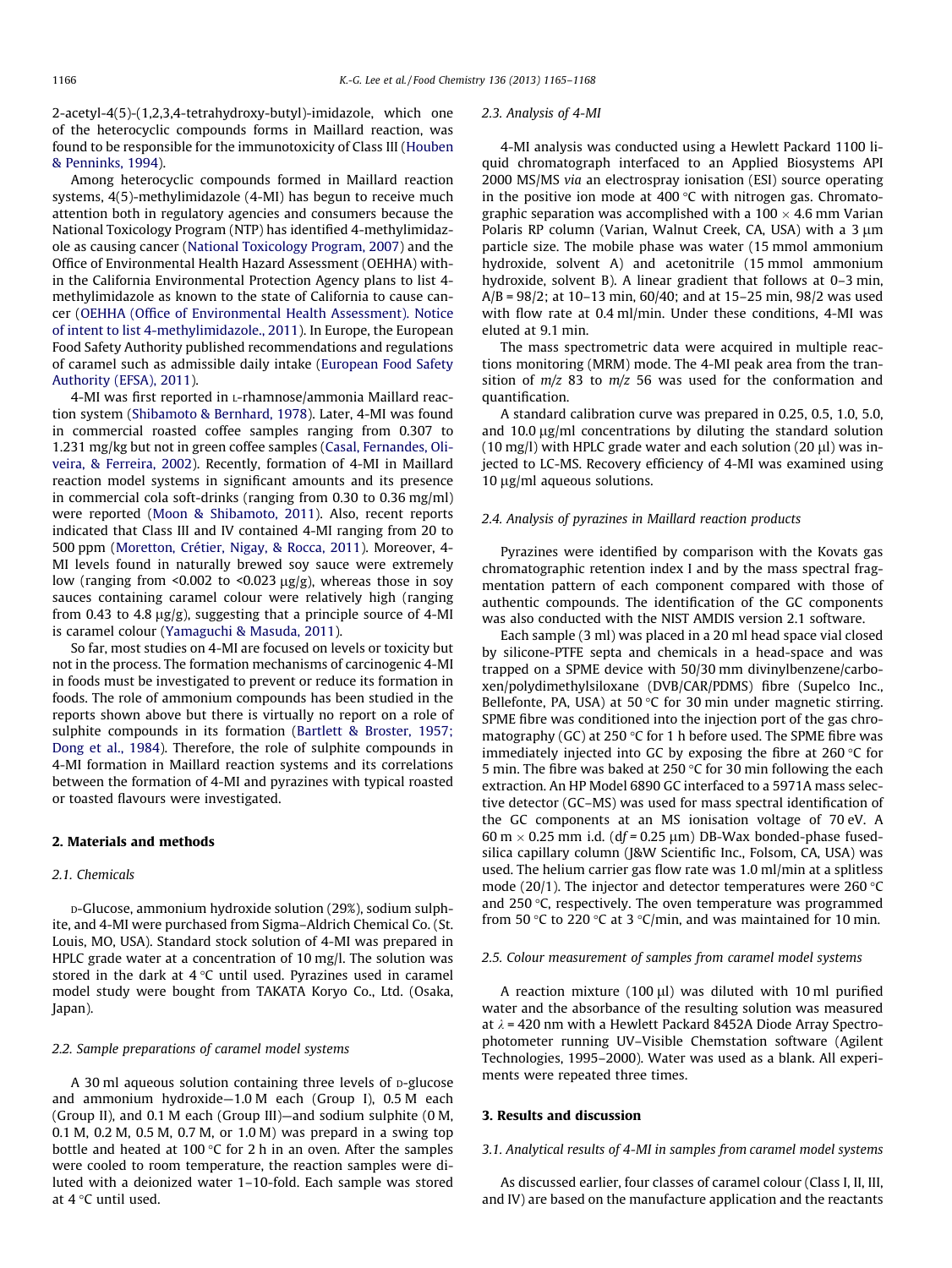used to heat the carbohydrates [\(Chappel & Howell, 1992; Miller](#page-3-0) [et al., 2010](#page-3-0)). Among them Class IV is widely used in soft drinks such as soda drink. Therefore, Class IV system was used to investigate 4-MI formation in caramel colour in the present study.

A satisfactory standard curve was obtained ( $y = 176,000x +$ 5820,  $R^2$  = 0.997) for 4-MI analysis in the present study. Recovery efficiency of 4-MI was  $101.2 \pm 1.8\%$  from an aqueous solution. Fig. 1 shows the results of 4-MI analysis in the samples from caramel model systems. When p-glucose and ammonium hydroxide was heated without sulphite, amount of 4-MI formed was  $100.22 \pm 15.84$  µg/ml from Group I (p-glucose/ammonium hydroxide = 1 M/1 M),  $69.78 \pm 3.79 \,\mu g/ml$  from Group II (p-glucose/ ammonium hydroxide = 0.5 M/0.5 M), and  $7.18 \pm 1.36$  µg/ml from Group III ( $p$ -glucose/ammonium hydroxide = 0.1 M/0.1 M); suggesting that 4-MI formation was a dose response to the reactants. However, dose response was not observed when sulphite was added. On the other hand, it is obvious that the addition of sulphite increased formation of 4-MI.

In the case of Group I, the formation of 4-MI ranged from  $154.52 \pm 24.60 \,\mu$ g/ml (with 0.1 M sulphite) to  $26.15 \pm 10.43 \,\mu$ g/ ml (with 0.5 M sulphite). There was a significant increase of 4-MI formation in a sample with 0.1 M sulphite (54% increase), and then it was decreased sharply in a sample with 0.2 M sulphite (68% decrease). It was further decreased in a sample with 0.5 M sulphite by 47% and the increased slightly to the samples with 0.7 and 1.0 M sulphite by 5% each. In the case of Group II, 4-MI also increased significantly from a sample without sulphite to a sample with 0.1 M sulphite by 64%, and then decreased to the sample with 1 M sulphite steadily by ranging from 10 to 20%. In the case of Group III, formation of 4-MI in the samples was relatively low because the amount of reactants used was 1/10-fold that of Group I and 1/5-fold that of Group II. However, the pattern of curve in the graph was similar to those of Groups I and II. The highest level was obtained from the sample with 0.1 M sulphite.

Addition of sulphite more than 0.2 M reduced the formation of 4-MI in Group I. In particular, addition of 0.5 M sulphite decreased its formation by nearly 75%. However, it is difficult to rationalise this phenomenon because when sulphite was added to Group II, less 4-MI formation was observed, but the amount of 4-MI was not less than that of the sample without sulphite. Also, when sulphite was added more than 0.2 M in Group II, amounts of 4-MI formed was less than those formed in Group I. For example, when



Fig. 1. Concentrations of 4-MI found in the samples from caramel model systems. Values are mean  $\pm$  SD ( $n = 3$ ).

0.2 M sulphite was added, Group II produced  $107.24 \pm 18.04$  ug/ml of 4-MI whereas Group I produced  $48.87 \pm 10.78$  ug/ml of 4-MI which resulted in 54% reduction.

## 3.2. Colour absorbance of the samples

Fig. 2 shows UV absorbance of the samples prepared by caramel model systems. The wavelength used in the present study  $(\lambda = 420 \text{ nm})$  has been widely used for assessing the colour intensity of Maillard reaction mixtures ([Ajandouz & Puigserver, 1999\)](#page-3-0). The intensity of absorbance (420 nm) has shown a similar curve tendency as 4-MI concentration in Group I. Intensity increased from system with 0.0 M sulphite to system with 0.1 M sulphite by 26.7% and then decreased in the system with 0.2 M by 17.0%. The intensity changed only slightly when amount of sulphite increase from 0.2 M. However, an absorbance curve of Group II samples has shown a gradual increase from a system with 0.0 M sulphite to a system with 0.5 M sulphite (62.0%), followed by a slight decrease from there to a system with 1.0 M sulphite (4%). An absorbance curve from Group III exhibited only slight increase from a system with 0.0 M sulphite to a system with 1.0 M sulphite (10%).

## 3.3. Pyrazines formed in Caramel Model Systems

According to the significance of flavour formation in Maillard reaction systems ([Shibamoto, 1983](#page-3-0)), 9 kinds of pyrazines were selected from over 30 heterocyclic flavour compounds identified in the present study to investigate a role of sulphite in caramel-flavour formation. [Table 1](#page-3-0) shows the analytical results of 9 pyrazines. 2-Methylpyrazine is formed in the greatest amount ranged from 65.10  $\mu$ g/ml (Group I with 0.5 M sulphite) to 52.33  $\mu$ g/ml (Group III without sulphite), followed by 2,6-dimethylpyrazine from 21.23  $\mu$ g/ml (Group II with 1.0 M sulphite) to 5.18  $\mu$ g/ml (Group III without sulphite), and 2,5-dimethylpyrazine from  $12.30 \mu$ g/ml (Group III with 0.5 sulphite) to 1.91  $\mu$ g/ml (Group III without sulphite). The lower reactant levels the lower pyrazine formation obtained are a general phenomenon. It is interesting that the lower sulphite level the higher the pyrazine formation, which is generally consistent with 4-MI formation, was observed. The composition of pyrazines formed was consistent with the results of previous studies on the sugar/amine Maillard reaction systems ([Shibamoto &](#page-3-0) [Bernhard, 1978](#page-3-0)). It is, however, difficult to rationalise the role of sulphite for each pyrazine formation.



Fig. 2. UV absorbance of the samples from caramel model systems. Values are mean  $\pm$  SD (n = 3).